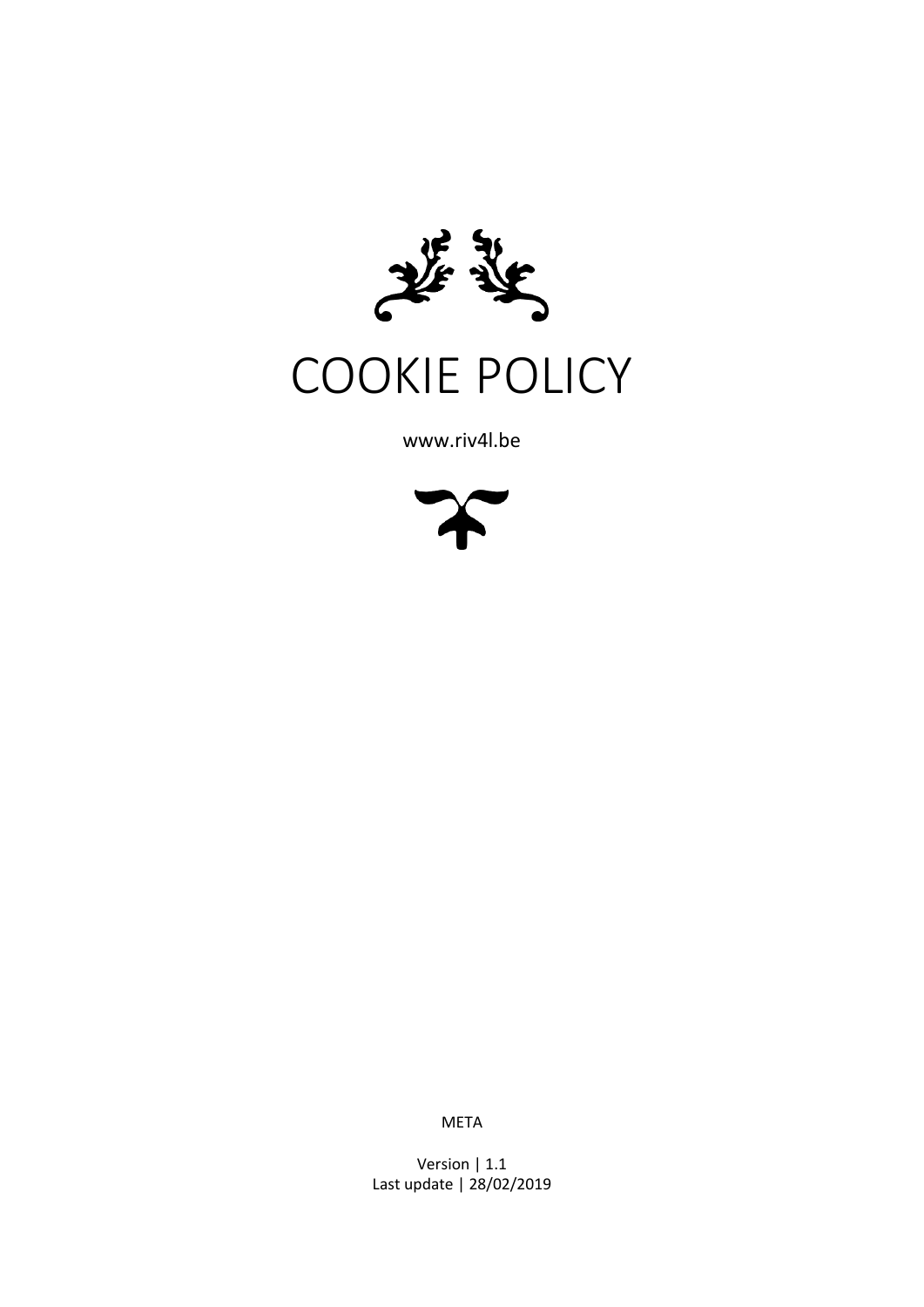At [www.riv4l.be](http://www.riv4l.be/) ("We", "us", "our"), we strive to honour the privacy and security of any data we collect from visitors using our website, whilst we act as a personal data Controller under relevant data protection rules and regulations. Our website uses cookies, in combination with pixels, local storage objects, and similar devices (collectively, "cookies" unless otherwise noted) to distinguish you from other users of the website. This helps us provide you with a good experience, improve our service, and to personalize ads and content for you while you use the website.

This cookie policy ("Cookie Policy") describes the types of the cookies we use on the website and our purposes for using them.

If you have questions about this Cookie Policy, please contact us at [privacy@teammeta.eu.](mailto:privacy@teammeta.eu) For more information about our privacy practices, please review our **Privacy Policy**. If you have any questions or comments regarding this notice or data privacy, please contact us at [privacy@teammeta.eu.](mailto:privacy@teammeta.eu)

Please read this Cookie Policy carefully for details about why we use cookies and the information they collect from and about you.

## **1. Cookie definitions**

A cookie is a small file of letters and numbers that we store on your browser or the hard drive of your device, which is like computer memory.

*First and third-party cookies:* whether a cookie is "first" or "third" party refers to the domain placing the cookie.

- 1. First-party cookies are those set by a website that is being visited by the user at the time (e.g. cookies placed by our website domain).
- 2. Third-party cookies are cookies that are set by a domain other than that of the website being visited by the user. If a user visits a website and another entity sets a cookie through that website, this would be a third-party cookie.

*Persistent cookies:* these cookies remain on a user's device for the period of time specified in the cookie. They are activated each time that the user visits the website that created that particular cookie.

*Session cookies:* these cookies allow website operators to link the actions of a user during a browser session. A browser session starts when a user opens the browser window and finishes when they close the browser window. Session cookies are created temporarily. Once you close the browser, all session cookies are deleted.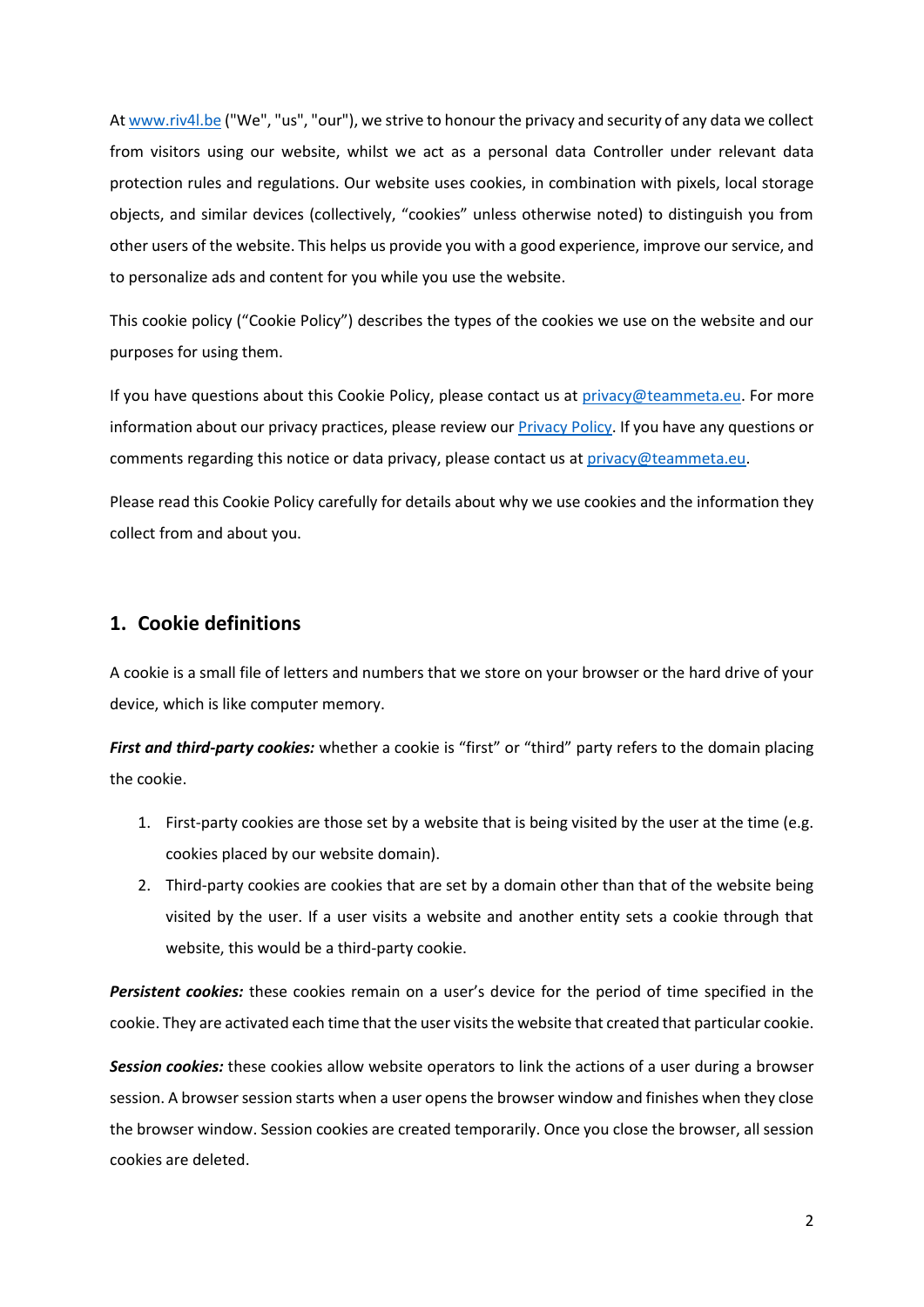# **2. What cookies do we use and why?**

Generally, the website uses cookies to distinguish you from other users of the website. This helps us to provide you with a good experience when you browse the website and also allows us to improve it. The cookies we may use on the website may be categorized as follows:

- 1. Strictly necessary
- 2. Performance
- 3. Functionality
- 4. Targeting

Some cookies may fulfill more than one of these purposes.

*"Strictly Necessary" cookies* let you move around the website and use essential features like secure areas. Without these cookies, we cannot provide the requested services.

We may use these Strictly Necessary cookies to:

- Identify you as being logged in to the website and to authenticate you
- Make sure you connect to the right service on the website when we make any changes to the way it works
- For security purposes

If you prevent these cookies, we can't guarantee how the website or the security on the website will perform during your visit.

*"Performance" cookies* collect information about how you use the website, e.g. which pages you visit, and if you experience any errors. These cookies do not collect any information that could identify you and are only used to help us improve how the website works, understand the interests of our users and measure the effectiveness of our advertising.

We may use performance cookies to:

- Carry out web analytics: Provide statistics on how the website is used
- Perform affiliate tracking: Provide feedback to affiliated entities that one of our visitors also visited their site
- Obtain data on the number of users of the website that have viewed a product or service
- Help us improve the website by measuring any errors that occur
- Test different designs for the website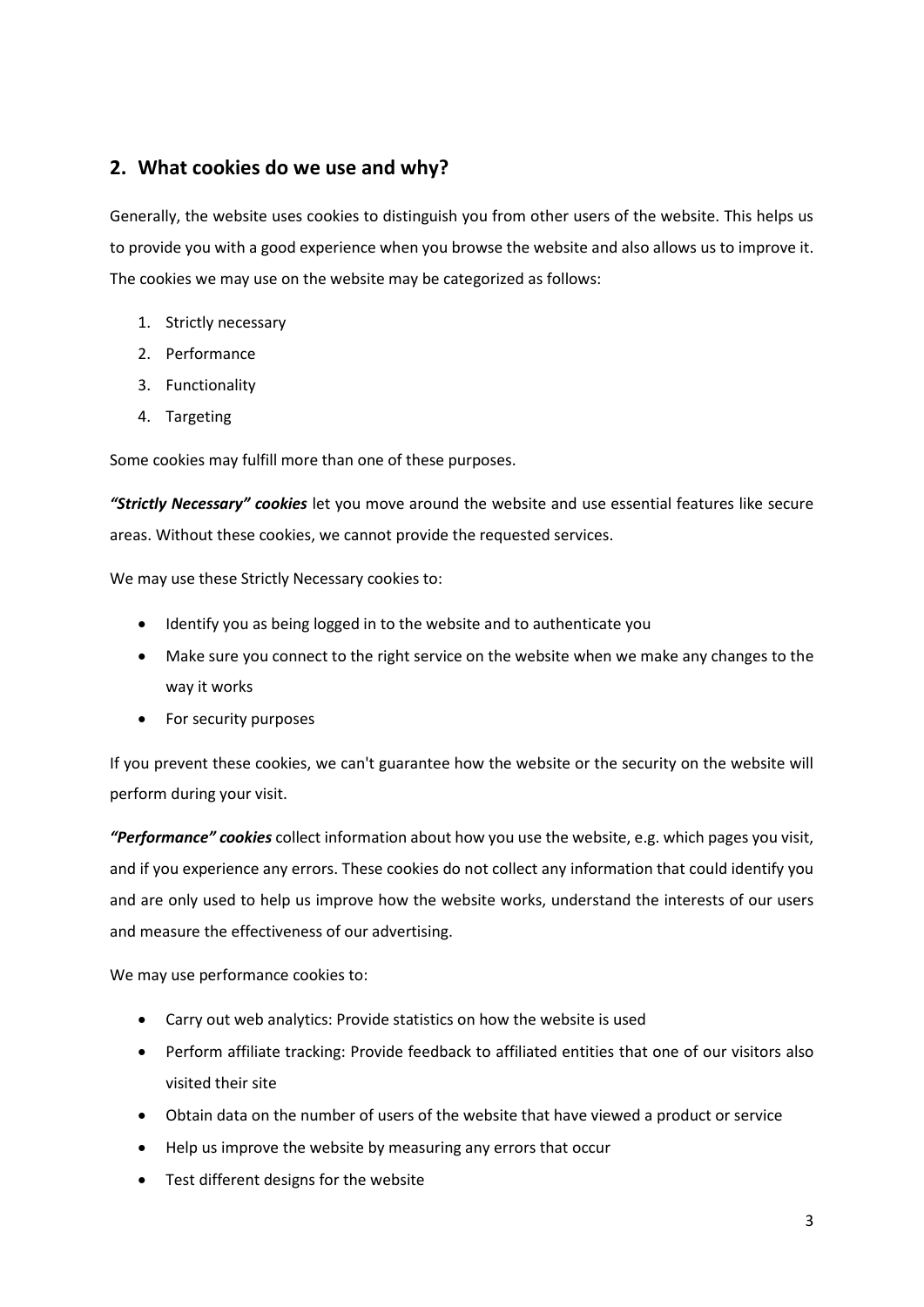Some of our performance cookies are managed for us by third parties.

*"Functionality" cookies* are used to provide services or to remember settings to improve your visit.

We may use functionality cookies for such purposes as:

- Remember settings you've applied such as layout, text size, preferences and colors
- Remember if we've already asked you if you want to fill in a survey
- Remember if you have engaged with a specific component or list on the website so that it won't repeat
- Show you when you're logged in to the website
- To provide and show embedded video content

Some of these cookies are managed for us by third parties.

*"Targeting" cookies* are used to track your visit to the website, as well as to other websites, apps and online services, including the pages you have visited and the links you have followed, which allows us to display targeted ads to you on the website.

We may use targeting cookies to:

- Display targeted ads within the website or elsewhere on the internet
- To improve how we deliver personalized ads and content, and to measure the success of ad campaigns on the website or elsewhere on the internet

# **3. When do we require your consent?**

All cookies require your consent.

We request your consent before placing them on your device. You can give your consent by clicking on the appropriate button on the banner displayed to you. If you do not wish to give consent or wish to withdraw your consent to any cookies at any time, you will need to delete and block or disable cookies via your browser settings; see below for more information on how to do this. Please note that disabling these cookies will affect the functionality of the website and may prevent you from being able to access certain features on the website.

# **4. How to delete and block our cookies**